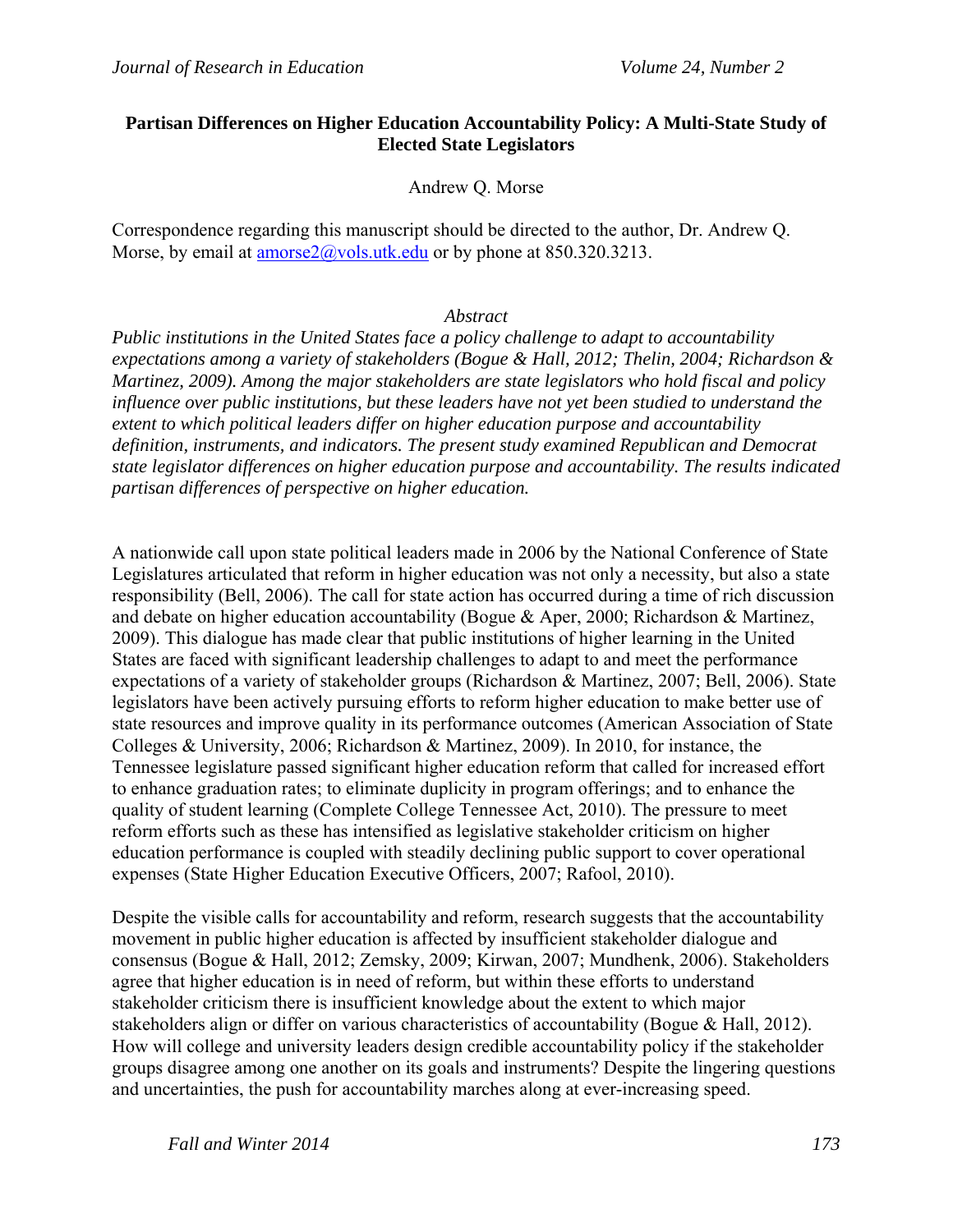### *Varying Perspectives on Higher Education Accountability*

Stakeholder perspectives on higher education have indicated a significant leadership challenge with regard to the capability of institutions to understand and address expectations from a wide and influential audience (Bogue & Hall, 2012; Mundhenk, 2006; Morse, 2011). Several research studies on higher education's major business, political, and academic stakeholder groups have illustrated that the perspectives that these individuals hold over accountability are significant, but these viewpoints are also diverse. For instance, Morse (2011) and Bogue and Hall (2012) addressed the complexity that higher education leaders face to adapt to the policy perspectives of the major stakeholder groups. Morse interviewed a sample of 19 institutional, legislative, and business leaders to understand what forms of outcome evidence these individuals report would help build confidence in accountability and performance. Stakeholders reported that forms of evidence that indicate student-learning outcomes were needed. Legislative and business leaders, in particular, were dissatisfied with the quality of graduates that institutions were producing and wanted to see initiatives undertaken that focused on the improvement of student learning (Morse, 2011). Despite these concerns, all of the major stakeholder groups expressed dissatisfaction with insufficient dialogue on the steps that institutions could take to construct accountability policy.

Bogue and Hall (2012) further illustrated the challenge of adapting accountability efforts to meet stakeholder expectations through their multi-state study among corporate, academic, and political leaders on the purpose, design, and objectives of accountability. The authors demonstrated that while accountability is a significant policy goal among the stakeholder groups, leaders had differences of opinion on the value and validity of the forms of evidence, definitions, and goals of accountability. For instance, the stakeholder groups differed on the value of reports that indicate fiscal and educational performance as a definition of accountability and the appropriateness of ratings and rankings as a form of evidence (Bogue & Hall, 2012). Further, these groups differed on their understanding of higher education purpose; academic leaders differed from both legislative and business leaders, for instance, on higher education as a place for discovery of student talents, skills, and interests (Bogue & Hall, 2012). These studies revealed important perspective about the challenges institutional leaders face to meet accountability expectations due to the variety of conflicting viewpoints among stakeholders. The research did not explore the presence of differences of opinion within these stakeholder groups, however.

### *Higher Education Accountability as a Political Issue*

A report released by the National Conference of State Legislatures (2006) suggested heavy concern with the performance of higher education by asserting the following: "There is a crisis in American higher education. It has crept up on us quickly. It has become clear that the states and the federal government have neglected their responsibilities to ensure a high quality college education for all citizens. Too many students are falling through the cracks. As a result, U.S. citizens are not achieving their full potential, state economies are suffering, and the United States is less competitive in the global economy." But as higher education institutions and political leaders move forward to improve performance and ensure quality, what steps should be taken to address criticisms and concerns of higher education? What leadership issues will affect higher education's ability to demonstrate accountability through increased efforts on the part of political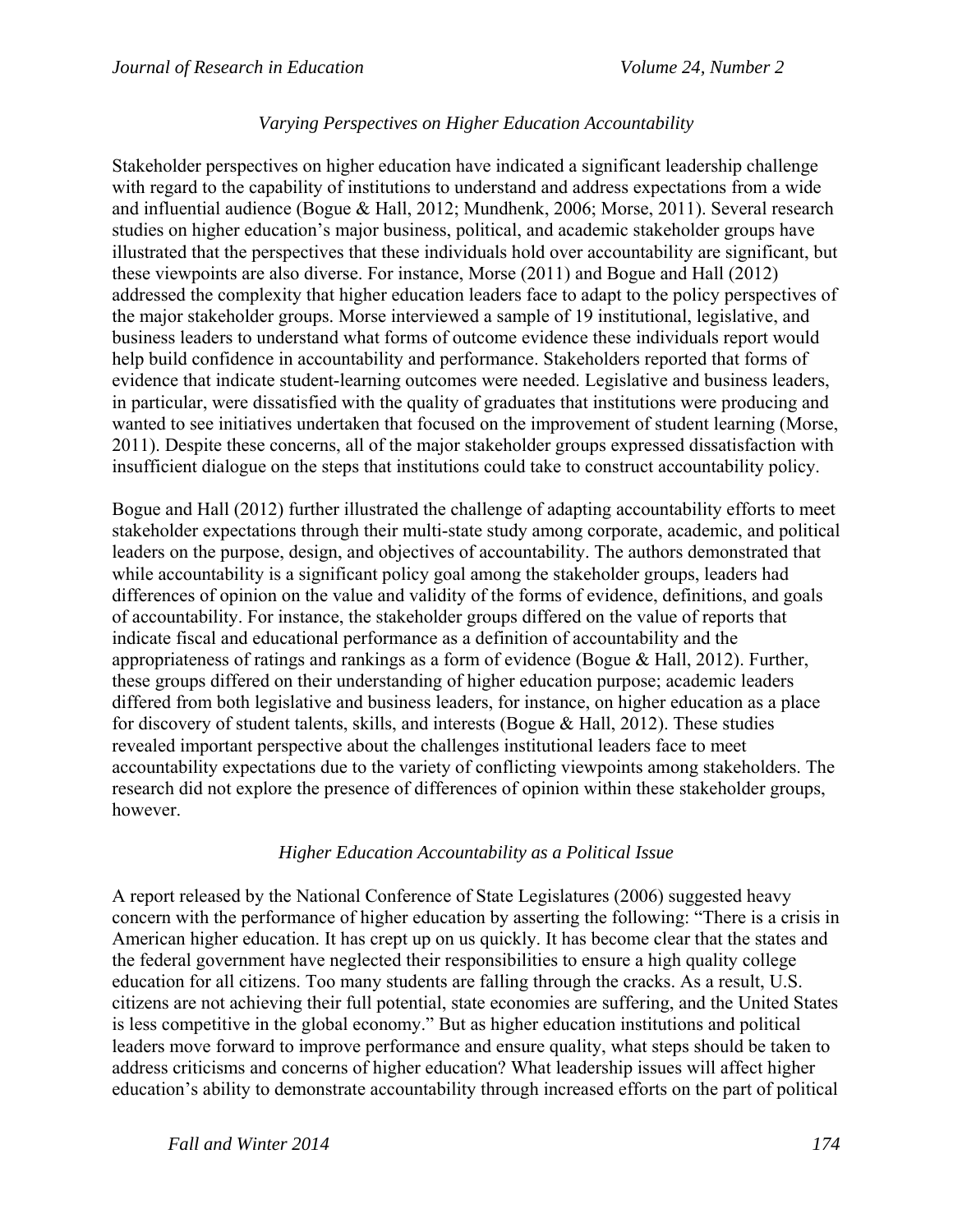leaders to demand evidence of performance from institutions?

As one example, legislators have voiced concern that universities insufficiently demonstrate responsible fiscal stewardship. However, legislative perspectives on accountability policies and priorities up to this point have been inadequately addressed in the literature. Mundhenk (2006) articulated that legislators expect demonstrated stewardship of resources, but on what forms of evidence, specifically, would these individuals share consensus as an indicator of fiscal performance? As Zemsky (2009) pointed out in his critique of higher education reform efforts, those who express concern with higher education performance often fail to articulate an alternative.

In addition to a lack of clarity over what political leaders envision as the solution to higher education accountability policy, research has indicated that political leaders have differing priorities on higher education performance. Scholarship has investigated the higher education policy preferences of political leaders, but the literature has not focused, specifically, on accountability (Doyle, 2007; Mundhenk, 2006). Doyle (2007) examined the policy positions of congressional Democrats and Republicans as they related to their constituents. The study provided some evidence for partisan ideological differences between congressional representatives on higher education policy priorities with Republicans tending to focus priorities on institutional accountability and Democrats citing opportunity and affordability as preferred priorities (Doyle, 2007).

The difficulty of efforts to address policy priorities and concerns among legislators is compounded by the presence of distrust among these stakeholders on the credibility of evidence to report performance (Roberson-Scott, 2005; Morse, 2011). For instance, Roberson-Scott (2005) interviewed 15 legislative leaders within Tennessee and found that these stakeholders perceived that colleges and universities insufficiently demonstrated accountability. Legislators reported that institutional efforts to produce and report evidence were not credible and trustworthy, and stated that an independent body should be responsible for gathering evidence to heighten trustworthiness and credibility (Roberson-Scott, 2005). Morse's (2011) study indicated that legislators preferred an independent body of state government such as the State Comptroller's Office to be responsible for gathering accountability data, but academic leaders distrusted the ability of this office to adequately assess institutional performance.

Despite the growing significance of stakeholder interest in higher education accountability, it is evident that colleges and universities struggle with the task of responding to a variety of major stakeholders who hold influence on the policy priorities of institutions (Doyle, 2007; Morse, 2011; Roberson-Scott, 2005; Bogue & Hall, 2012). Institutional leaders struggle with unclear and differing policy priorities offered among critical stakeholders (Doyle, 2007; Mundhenk, 2006). Further, legislators and institutional leaders lack consensus on a credible source to compile and report accountability data (Morse, 2011; Roberson-Scott, 2005).

Therefore, the problem is that while the calls to improve performance through accountability have been made clear by political leaders, there is insufficient knowledge about the political and ideological challenges that impede the ability for higher education institutions to respond to legislator expectations and concerns. As a result, the purpose of the research is to identify the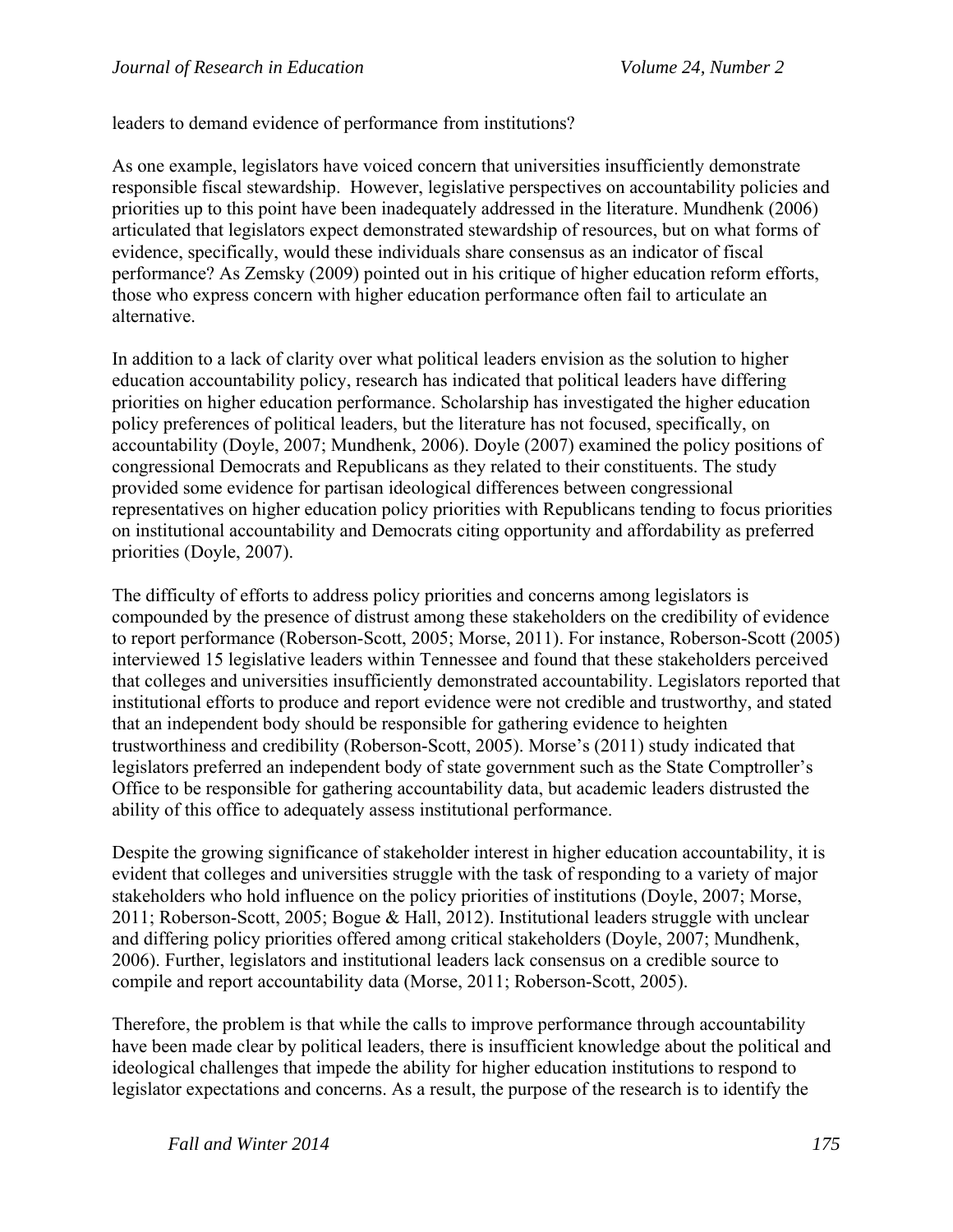significance and types of similarities and differences that exist among political leaders across six states and according to political party affiliation on higher education accountability policy. Specifically, the study will add to research by Bogue and Hall (2012) on major stakeholder perspectives of accountability. However, their multi-state study did not examine political leader differences along party lines on accountability policy. Based on prior research, the present study predicts that Republicans and Democrats will differ in terms of the purpose, instruments, and indicators of higher education accountability policy (Bogue & Hall, 2012; Doyle, 2007). Therefore, the present study will examine the data from their research to address the following questions:

- What differences exist among political leaders by party affiliation on the purpose and instruments of accountability policy?
- What differences exist among the political leaders by party affiliation on their attitudes toward the present status of higher education accountability?

# *Research Design and Methods*

 This study utilized a survey design. The questionnaire items were single-response ordinal likert-scale prompts for comparison across the political leaders. These responses indicated the extent to which legislators agree or disagree based on party affiliation to various aspects of accountability definition and purpose as well as methods and expectations for producing evidence of quality.

# *Participants*

The study investigated the perspectives of political leaders across six states to gain a broad perspective from different geographic regions of the United States on higher education accountability policy. Every elected legislator in the states of Tennessee, Connecticut, Georgia, Michigan, Colorado, and Oregon was contacted to participate in the survey. The study included a total of 122 state political leaders (70 democrat, 52 republican). The legislative respondents varied by degree level with 54 percent holding an advanced (Master's, Doctoral, or Professional) degree; 37.3 percent had earned Associate's or Bachelor's degrees; and 8.7 percent held a High School Diploma. Tennessee (40%) and Oregon (25%) had the greatest percentage of total responses of the six states. Colorado (17.6%) and Georgia (12%) followed in total participation, and Connecticut (9.6%) and Michigan (8.8%) provided the smallest response rates out of the political leader participants.

# *Instrumentation*

A quantitative survey design was utilized for this study because this approach allowed for the researcher to obtain data from which to make observations about participant attitudes and perceptions (Creswell, 2009). Creswell (2009) stated that a survey design illustrates attitudes and perspectives of a population through a numeric description. The survey helped the researcher to collect data that allowed for comparisons to be made among the participant groups.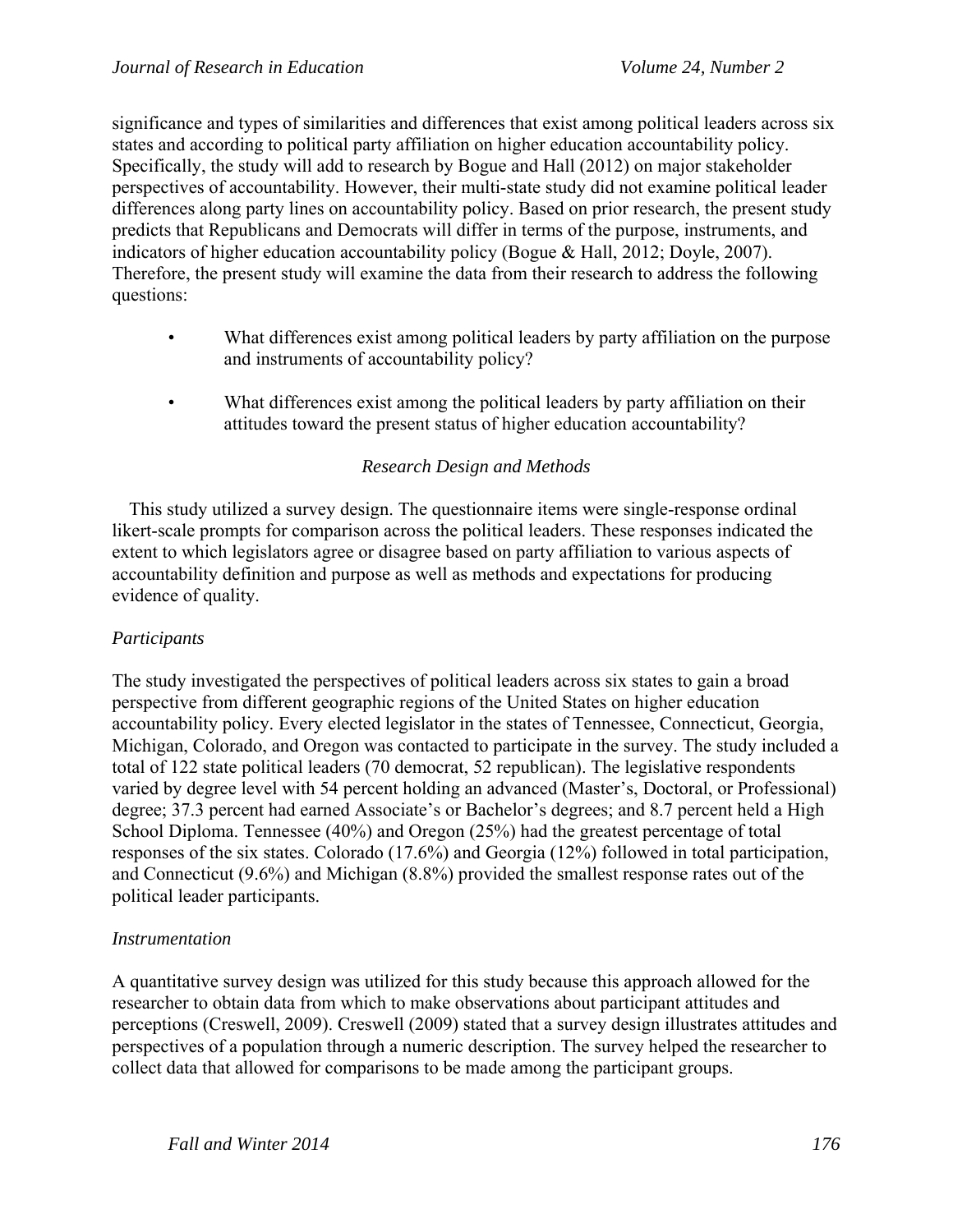Content validity was established through submitting the survey instrument to an expert review process by faculty, administrators, and policy scholars across the United States. The survey inquired about various components associated with higher education accountability policy. Specifically, the survey sought to inform about the preferred definitions that stakeholders hold on accountability; the perceived effectiveness of existing accountability measures; expected priorities over institutional mission and purpose; the observed importance of stakeholders; the intended outcomes of accountability policy; and the overall importance of accountability evidence. Reliability for the survey was established by employing the Cronbach Alpha Coefficient test (.89).

### *Procedure and Data Analysis*

The names and contact information of each elected state legislative representative across the six states were gathered for participation in the study. This study did not utilize a randomized sample of participants to guarantee that the respondents accurately represented the total population in each group. Instead, the survey was administered to each elected state legislator within the six states identified for the study.

Upon completion of data collection, the researcher first ran descriptive statistics to understand the frequencies of participants and general characteristics of the sample before running inferential statistical analyses. These descriptive analyses included frequencies of political party affiliation, state-by-state participation, and academic degree attainment among the political leader participants. To examine differences between political leaders on party affiliation, the researcher conducted chi-square tests for independence. The chi-square test for independence accounted for item-by-item analysis of the data.

### *Findings*

A total of 122 state legislators (70 Democrat, 52 Republican) participated in the survey. The legislative respondents varied by degree level with 54 percent holding an advanced (Master's, Doctoral, or Professional) degree, 37.3 percent had earned Associate's or Bachelor's degrees, and 8.7 percent held a High School Diploma. Tennessee (40%) and Oregon (25%) had the greatest percentage of total responses of the six states. Colorado (17.6%) and Georgia (12%) followed, and Connecticut (9.6%) and Michigan (8.8%) provided the smallest response rates out of the political leader participants.

Political leaders were first asked to indicate how appropriate a variety of goals of accountability (Table 4) are. No significant differences between Republicans and Democrats were observed on the goals of higher education accountability, but their responses tended to indicate that legislators expect that accountability goals should help to prove adequate performance to stakeholders. For instance, Republicans ( $M = 3.50$ ,  $SD = .828$ ) and Democrats ( $M = 3.43$ ,  $SD = .714$ ) viewed accountability as a demonstration of achievement of established goals as a moderate to highly appropriate policy goal. Further, no significant differences were observed between the political leaders on their perspectives of what the effective instruments of accountability are to demonstrate accountability (Table 5).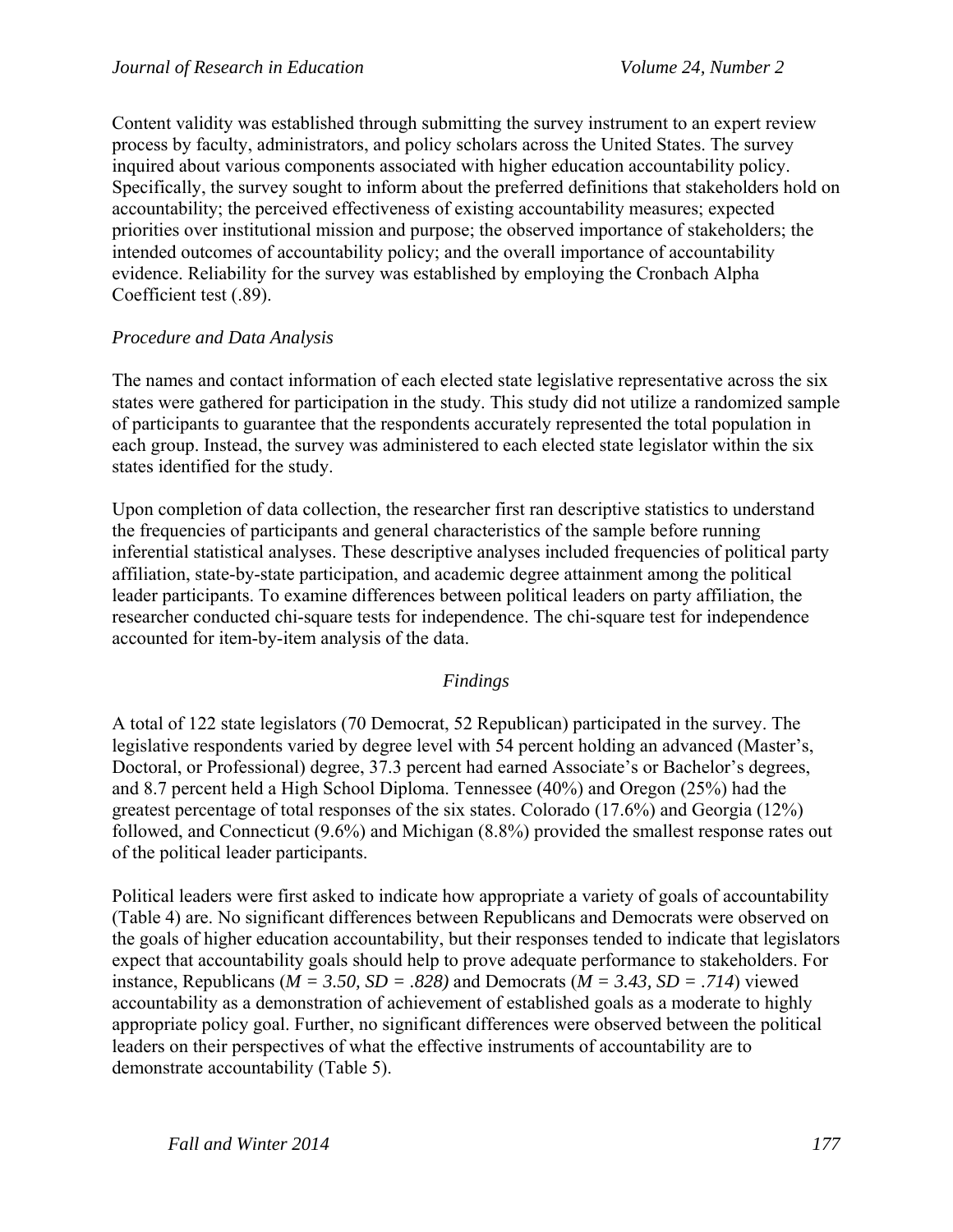Several significant differences were found between Republicans and Democrats on the purpose each ascribes to higher education (Table 6). For instance, Democrats placed more importance on the purpose of higher education as allowing for unimpeded truth,  $^{2}(3, N = 122) = 13.86$ , p < .01, with Democrats placing greater importance on this indicator, on average, than Republicans. Further, a significant differences were observed on higher education purpose as a place for students to discover talents and skills,  $^{2}(3, N = 122) = 8.49$ , p < .05, with Democrats placing greater importance than Republicans, on average, on this purpose of higher education was noted. Republicans and Democrats differed on the level of importance each ascribed to the purpose of higher education as to serve as a forum for the study and debate of public policy,  $^{2}(3, N = 122)$  $= 13.62$ ,  $p < 0.01$ , with Democrats placing greater importance on this purpose than Republicans. Lastly, a significant effect for higher education purpose to serve as a depository for cultural history and heritage was noted,  $\frac{2}{3}$ ,  $N = 122$ ) = 19.81, p < .001, with Democrats again placing higher importance on this purpose than Republicans. Republicans (*M = 3.56, SD = .639*) and Democrats ( $M = 3.66$ ,  $SD = .535$ ) both tended to find higher education's purpose as a contributor to economic and workforce development to be moderately to highly important.

Differences between Republicans and Democrats were observed with regard to the responsibility that institutions hold to a variety of stakeholder groups (Table 7). For instance, a significant difference on the priority institutions held to the federal government,  $^{2}(3, N = 122) = 14.38$ , p < .01, with Democrats indicating higher responsibility should be given than Republicans. Significant differences also existed between the major parties with regard to the responsibility institutions should hold to the local government,  $^{2}(3, N = 122) = 7.83$ , p = .05, with Republicans reporting less responsibility toward this group than Democrats. Democrats ( $M =$ 3.34,  $SD = .634$ ) and Republicans (M = 3.27,  $SD = .795$ ) both viewed that higher education institutions held a moderate to high level of responsibility to state government.

A variety of significant differences were noted between the political leaders on their attitudes toward the present status of accountability efforts (Table 8). For instance, the political leaders differed on the extent to which they viewed that institutions will use cosmetic and adaptive responses to avoid disclosing unflattering information,  $^{2}(3, N = 122) = 23.96$ , p < .001, with Republicans tending to place greater agreement on this statement than Democrats. Despite the presence of differences among the political leaders on attitudes toward accountability, both Democrats and Republicans expressed concern over the efforts currently underway for institutions to demonstrate performance through accountability.

The survey inquired with legislators on their desirability of a variety of accountability indicators. First, legislators were asked about their preferred enrollment indicators (Table 9), and despite the strong level of desirability of Republicans ( $M = 3.69$ ,  $SD = .506$ ) and Democrats ( $M = 3.80$ , SD = .469) alike on retention and graduation rates, differences were observed among the political leaders on enrollment trends and entering ability. For instance, a significant partisan difference was noted on the desirability of enrollment trends by race/ethnicity and gender,  $^{2}(3, N = 122)$ )  $= 10.91$ ,  $p < 0.05$ , with Democrats desiring this indicator more, on average, than Republicans. Additionally, a significant effect existed between the political leaders with regard to entering academic ability as indicated by ACT or SAT score,  $^{2}(3, N = 122) = 17.19$ , p < .01, with Republicans desiring this indicator more than Democrats.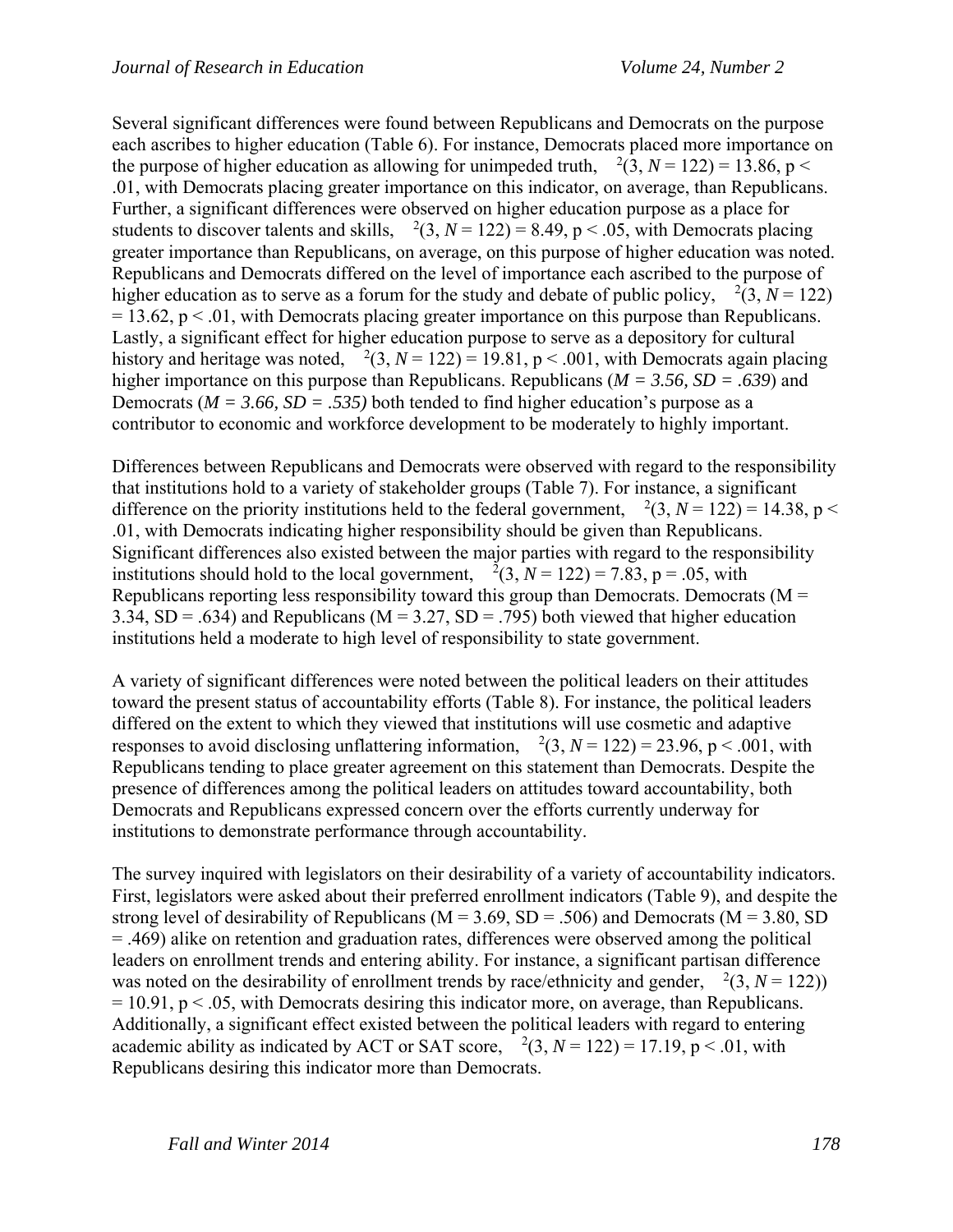State legislators were asked about their desirability of student learning outcomes as an indicator of accountability (Table 10). Republicans and Democrats placed a high level of desirability on indicators that report student field or major knowledge, analytical and critical thinking skills, and oral and written communication skills. However, partisan differences were observed with regard to the desirability of learning outcomes that assess and report liberal arts education as an indicator of performance. For example, a partisan effect,  $\frac{2(3, N = 122)}{2} = 45.81$ , p < .001, on knowledge and appreciation of other cultures as an indicator of student learning was observed between political leaders, with Democrats placing greater desirability than Republicans on this indicator.

Significant differences were found between Republicans and Democrats on the desirability of satisfaction among higher education constituency groups as an indicator of accountability (Table 11). Partisan effects were found for faculty and staff satisfaction as a desirable indicator,  $\frac{2}{3}$ , *N*  $= 122$ ) = 16.70, p = .001, with Democrats indicating higher desirability than Republican, on average. Further, effects were observed for desirability of community and civic leader satisfaction,  $^{2}(3, N = 122) = 13.95$ ,  $p < .01$ ), with Democrats placing higher value on this constituency group's satisfaction than Republicans.

Despite Republican ( $M = 3.67$ ,  $SD = .617$ ) and Democrat ( $M = 3.87$ ,  $SD = .487$ ) bipartisan desirability of faculty teaching performance records as an indicator of accountability (Table 12), numerous points of difference were also observed on the extent to which faculty indicators were a desired form of accountability evidence. In general, Democrats tended to place greater emphasis on the desirability of faculty indicators of performance compared to Republicans. For example, differences were observed between parties on the desirability of faculty salaries compared to peer institutions,  $^{2}(3, N = 122) = 17.41$ , p = .001, with Democrats placing higher desirability than Republicans on this indicator.

Lastly, political leader respondents were asked about the desirability of fiscal indicators of performance to demonstrate accountability (Table 13). Republicans and Democrats differed on the desirability of state funding for institutions compared to designated peers,  $^{2}(3, N = 122) =$ 11.51, p < .01, with Democrats placing greater desirability on this indicator than Republicans, on average. Despite this difference of perspective, the political leaders tended to find moderate to high value of many of the fiscal indicators of higher education performance.

### *Discussion*

This study examined the differences of perspective that state political leaders held toward higher education accountability policy in the form of its purpose, instruments, and effect on institutional performance. The present research adds to the literature on the complexity of the accountability task – that colleges and universities face scrutiny from a wide stakeholder audience, but criticism has not been met with clarity and consensus on the steps institutions should take to be held accountable. The present study predicted that Republicans and Democrats differ in terms of the purpose, instruments, and indicators of higher education accountability policy.

As a major stakeholder group, state political leaders have demonstrated an interest in the improvement of higher education accountability. However, consistent with prior literature on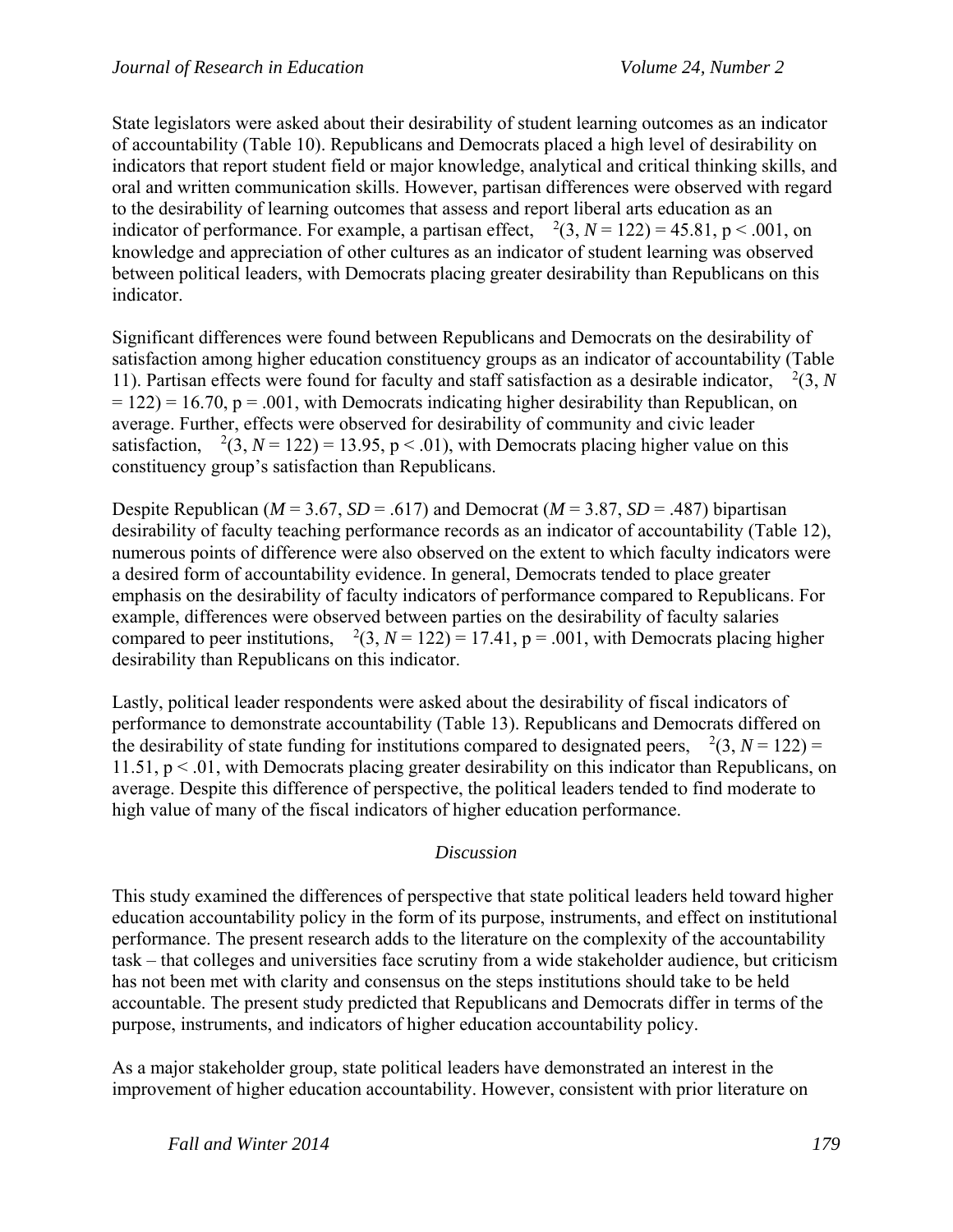accountability that suggests a lack of stakeholder agreement on the purpose, instruments, and effect of accountability these leaders expressed a variety of differences based on their party affiliation (Bogue & Hall, 2012). Unless paths of consensus can be identified, the complexity and challenge of responding to a wide and differing stakeholder audience will persist for higher education leaders.

For instance, a major finding of this study was that Republicans and Democrats expressed differences on the purpose of higher education. Republicans were less inclined than Democrats to view higher education as a place for students to discover their talents and skills; as a depository for cultural history and heritage; and as a forum for the study and debate of public policy. Instead, political leaders tended to consent to the purpose of higher education as a contributor to economic and workforce development. The view that higher education is a venue for the production of the future workforce has been affirmed through prior research on stakeholder accountability preferences (Bogue & Hall, 2012; Morse, 2011; Roberson-Scott, 2005; Tipton-Rogers, 2004).

The "What's a college for?" question is central to discussion on higher education accountability policy construction because each institutions' indicators of performance will emanate from the ways in which each serves the public through mission. However, a lack of consensus among stakeholders in general, and legislators, in particular, poses a significant policy challenge to demonstrate performance if these individuals express differences on the purpose of higher education.

Despite several differences of opinion on preferences for a variety of performance indicators to demonstrate accountability, Republicans and Democrats tended to prefer outcome-oriented accountability evidence. Legislators tended to share consensus on the value of persistence and graduation rates as an indicator of performance, which prior research has also affirmed as an attractive indicator of performance for legislators (American Association of State Colleges and Universities, 2002; Bogue & Hall, 2012; Richardson & Martinez, 2009). The emphasis in outcomes can serve as a point of dialogue among stakeholders and institutional leaders with regard to the form that accountability evidence can take, but the results of this study suggest that discussion is needed on the appropriate instruments and indicators of performance.

If political leaders express differences on higher education purpose, then what might that suggest about the indicators of institutional performance that will be accepted as legitimate and credible among these stakeholders? Political leaders tended to agree on the value of fiscal audit reports to demonstrate acts of responsible stewardship, but differed on the value of state contributions to higher education compared to other states. The evidence gathered from this study has illustrated that while the possibility for consensus exists, a variety of differences complicate the ability for institutions to represent the complex set of responsibilities held to students, citizens, and the fields in which scholars are engaged all while acting as responsible stewards of resources. For instance, the results of the study indicated that Republicans tend to be less inclined than Democrats to find learning outcomes that traditionally align with a liberal arts education (i.e. learning about diverse cultures) to be a desirable form of accountability evidence.

As the world continues to flatten as Thomas Friedman (2005) put it with regard to the rapid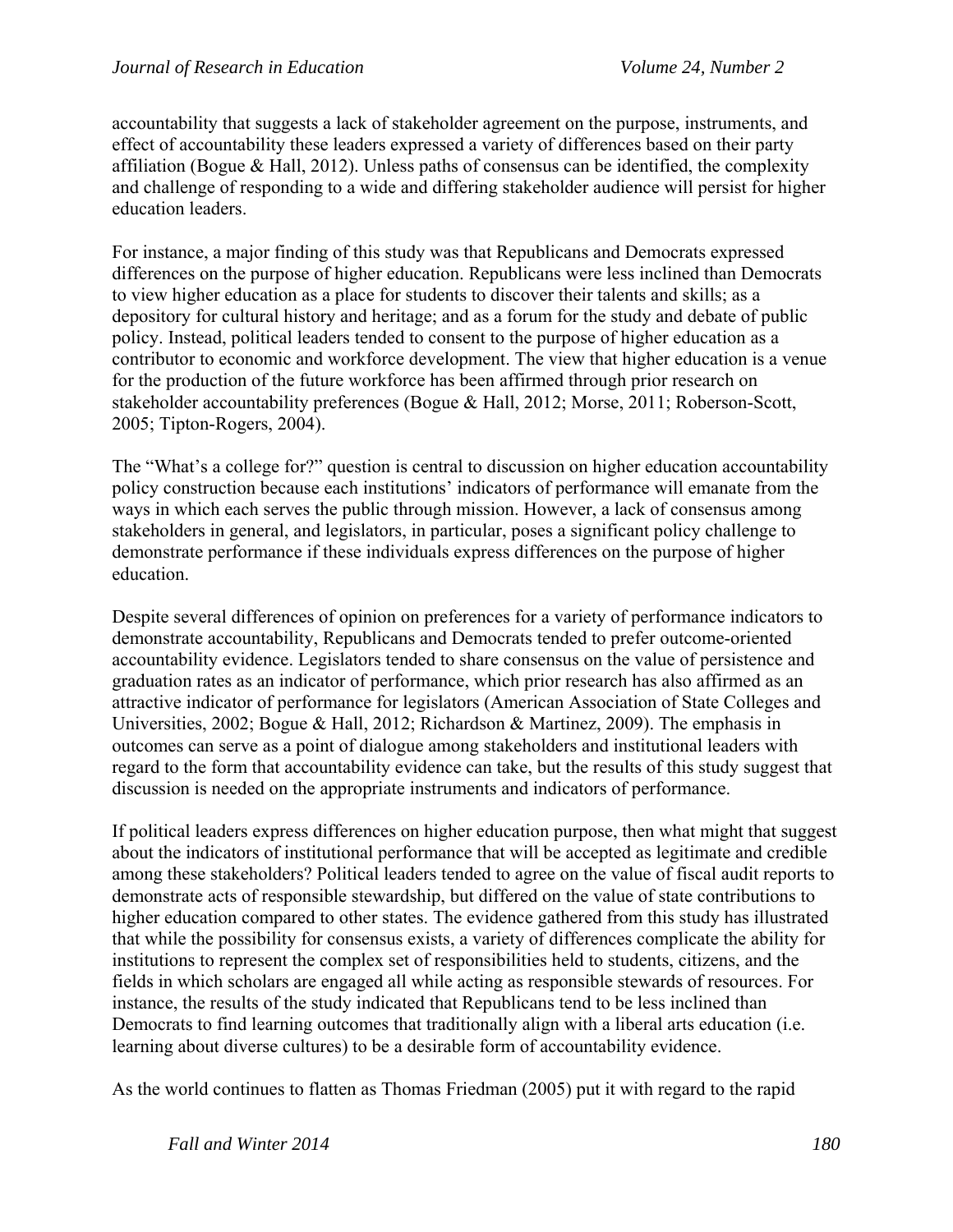shrinking of our borders due to globalization, higher education will be tasked with preparing undergraduates with the education to be proficient within a constantly changing, increasingly diverse environment, and faculty will act not only as the developers and discoverers of new knowledge, but also as stewards along students' educational journeys. But at the same time, the pressure for institutions to demonstrate performance in a credible and compelling manner to a diverse stakeholder audience is critical to achieve the accountability task. What if the task of being accountable to one audience ignites criticism with performance to another?

Institutional leaders are also faced with the challenge of negative attitudes on the part of legislators toward the present steps to demonstrate accountability. Although there were significant attitudinal differences between Republicans and Democrats on a variety of accountability themes, these stakeholders tended to agree that institutionally-developed reports cannot be trusted and that independently-developed reports of accountability would be viewed as more credible. Who, then, should be responsible for compiling accountability evidence? Morse (2011) addressed this question through interviews with academic, political, and business leaders in Tennessee. Legislators shared consensus on the credibility of evidence gathered by the State Comptroller's Office given its perception among these leaders as an independent auditor. However, academic leaders responded by sharing their perspective that this source would inadequately capture the performance of colleges and universities and instead consented to the idea that the office could be one voice involved in accountability efforts (Morse, 2011). Further study could address the value of independent review such as major and field accreditation at demonstrating accountability given that these processes are well established and also viewed as credible among academic leaders (Morse, 2011, Bogue & Hall, 2012).

Despite a rich compilation of legislator perspectives in the study, there are limitations worth acknowledging. While this study investigated the relationship between Republicans and Democrats on higher education accountability perspectives, its focus did not address what priorities these leaders find most prudent to build confidence in higher education performance. Further research might address what these steps might be among the political leaders to focus the efforts among institutional leaders to address concerns with performance among legislators.

Overall, the study's findings are significant because they suggest that the development of accountability policy that responds effectively to stakeholder calls for performance evidence will not be achieved without consensus. The dissent on higher education purpose, the instruments and indicators to measure and report performance, and the attitudes legislators report on present accountability expressions highlight the difficulty placed upon institutional leaders to provide evidence of performance that is viewed as valuable across party lines. Without consensus, legislative stakeholders and the institutional leaders that rely upon public support to operate colleges and universities will continue to struggle to meet one another's expectations.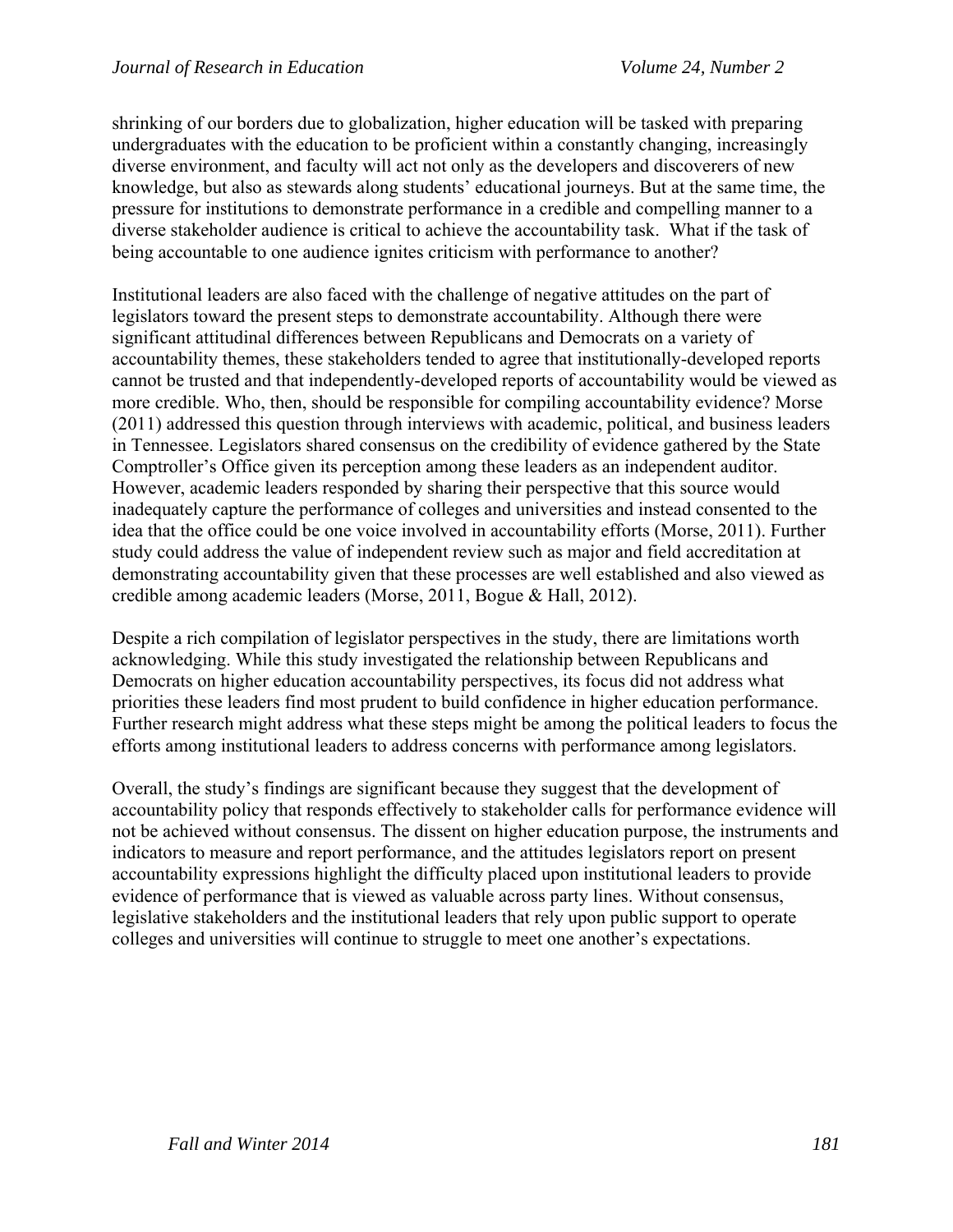### *References*

American Association of State Colleges and Universities. (2002). Accountability and graduation rates: Seeing the forest and the trees. Retrieved from http://www.sheeo.org/access/Graduation%20Rate%20Brief%20-%20AASCU.pdf

Bell, J. (2006). *Transforming higher education: National imperative – state responsibility.*  Report published through the National Conference of State Legislatures. Washington, DC.

Bogue, G. and Hall, K. (2012). Corporate, Academic, and Political Perspectives on Higher Education Accountability Policy. *College & University Journal, 87*(3), 14-23.

Complete College Tennessee Act of 2010, Pub L. No. 3, Stat. 7006. (2010).

Creswell, J. (2009). *Research Design: Qualitative, Quantitative, and Mixed Methods Approaches*. Los Angeles, CA: Sage Publications.

Doyle, W. (2007). Public opinion, partisan identification, and higher education policy. *Journal of Higher Education,* 78(4), 369-401.

Friedman, T. (2005). *The world is flat.* New York: Farrar, Straus & Giroux*.* 

Kirwan, W. (2007). Higher education's accountability imperative: How the university system of Maryland responded. *Change.* Retrieved from http://www.changemag.org/Archives/Back%20Issues/March-April%202007/full-accountabilityimperative.html

Morse, A. (2011). *Major stakeholder perspectives on accountability priorities: Evidence for new policy dialogue and directions.* Paper presented at the 41<sup>st</sup> Annual Mid South Educational Research Association Annual Meeting. Lexington, KY.

Mundhenk, R. (2006). Embracing accountability*. American Academic, 2,* 39-53.

Rafool, M. (2010). FY2010 & FY2011 trends in state funding for higher education. National Conference of State Legislatures. Washington, DC. Retrieved from http://www.ncsl.org/documents/fiscal/HigherEdFunding.pdf

Richardson, R. & Martinez, M. (2009). *Policy and performance in American higher education: An examination of cases across states*. Baltimore, MD: Johns Hopkins University Press.

Roberson-Scott, K. (2005). *Tennessee higher education accountability policies and practices.*  (Unpublished doctoral dissertation). University of Tennessee, Knoxville.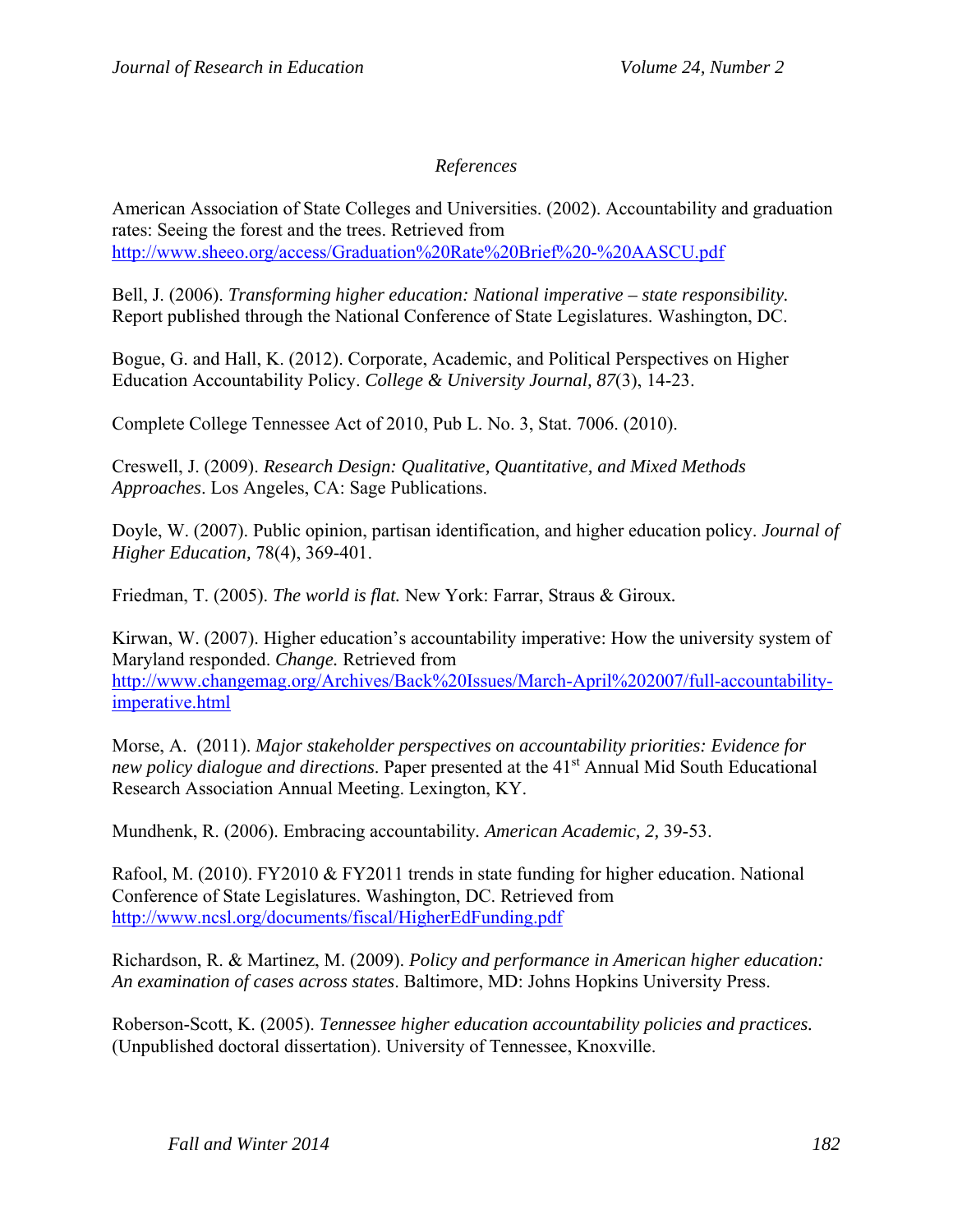State Higher Education Executive Officers. (2008). *State higher education finance (FY2007).*  State Higher Education Executive Officers. Denver, CO: Retrieved from http://www.sheeo.org/finance/shef\_fy07.pdf

Tipton-Rogers, D. (2004). *Higher education accountability: A corporate perspective.*  (Unpublished doctoral dissertation). University of Tennessee, Knoxville.

Zemsky, R. (2009). *Making reform work: The case for transforming American higher education*. Piscataway, NJ: Rutgers University Press.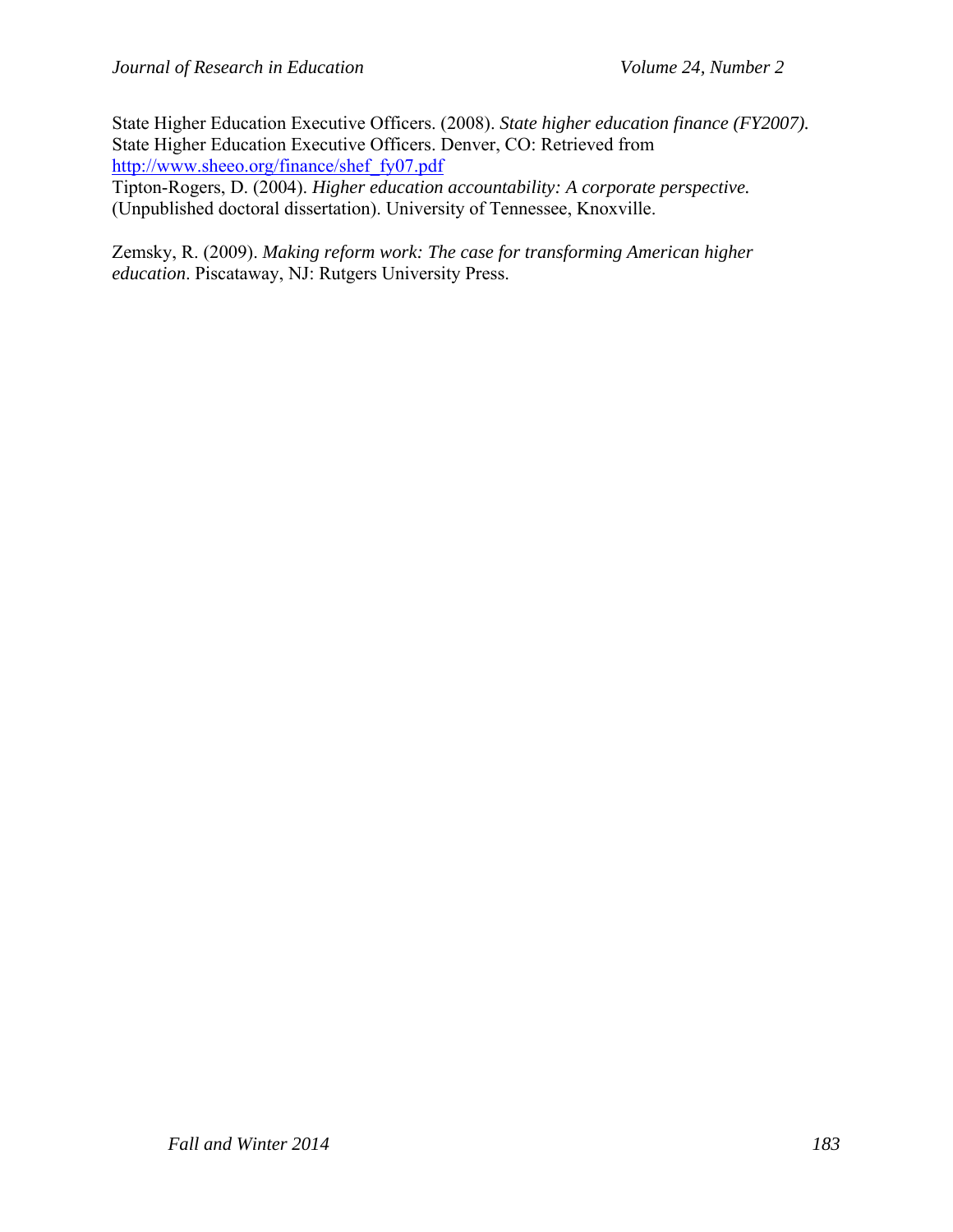| Table 1.                                                       |
|----------------------------------------------------------------|
| Frequency of Political Leader Respondents by Party Affiliation |

| Party Affiliation |       | Frequency $(\% )$ |
|-------------------|-------|-------------------|
| Democrat          |       | 70 (57.4)         |
| Republican        |       | 52(42.6)          |
|                   | Total | 122               |

Table 2. *Frequency of Political Leader Respondents by Education Level* 

| The concentration of the contract of the concentration of European Belleville |                   |  |
|-------------------------------------------------------------------------------|-------------------|--|
| Degree Level                                                                  | Frequency $(\% )$ |  |
| High School Diploma                                                           | 11 $(8.7)$        |  |
| Associate's Degree (AA, AS, etc.)                                             | 4(3.2)            |  |
| Bachelor's Degree (BS, BA, etc.)                                              | 43(34.1)          |  |
| Master's Degree (MA, MS, etc.)                                                | 35(27.8)          |  |
| Doctoral Degree (Ph.D., Ed.D., etc.)                                          | 5(4.0)            |  |
| Professional Degree (JD, MD, etc.)                                            | 28(22.2)          |  |

Table 3.

*Frequency of Political Leader Respondents by State and Party Affiliation* 

| <b>State</b> | Democrat | $\cdot$<br>Republican | Total $(\% )$ |
|--------------|----------|-----------------------|---------------|
| Connecticut  | 10       |                       | 12(9.6)       |
| Colorado     | 16       | O                     | 22(17.6)      |
| Georgia      |          |                       | 15(12)        |
| Michigan     |          |                       | 11 $(8.8)$    |
| Oregon       | l 5      |                       | 25(20)        |
| Tennessee    | 16       | 24                    | 40(32)        |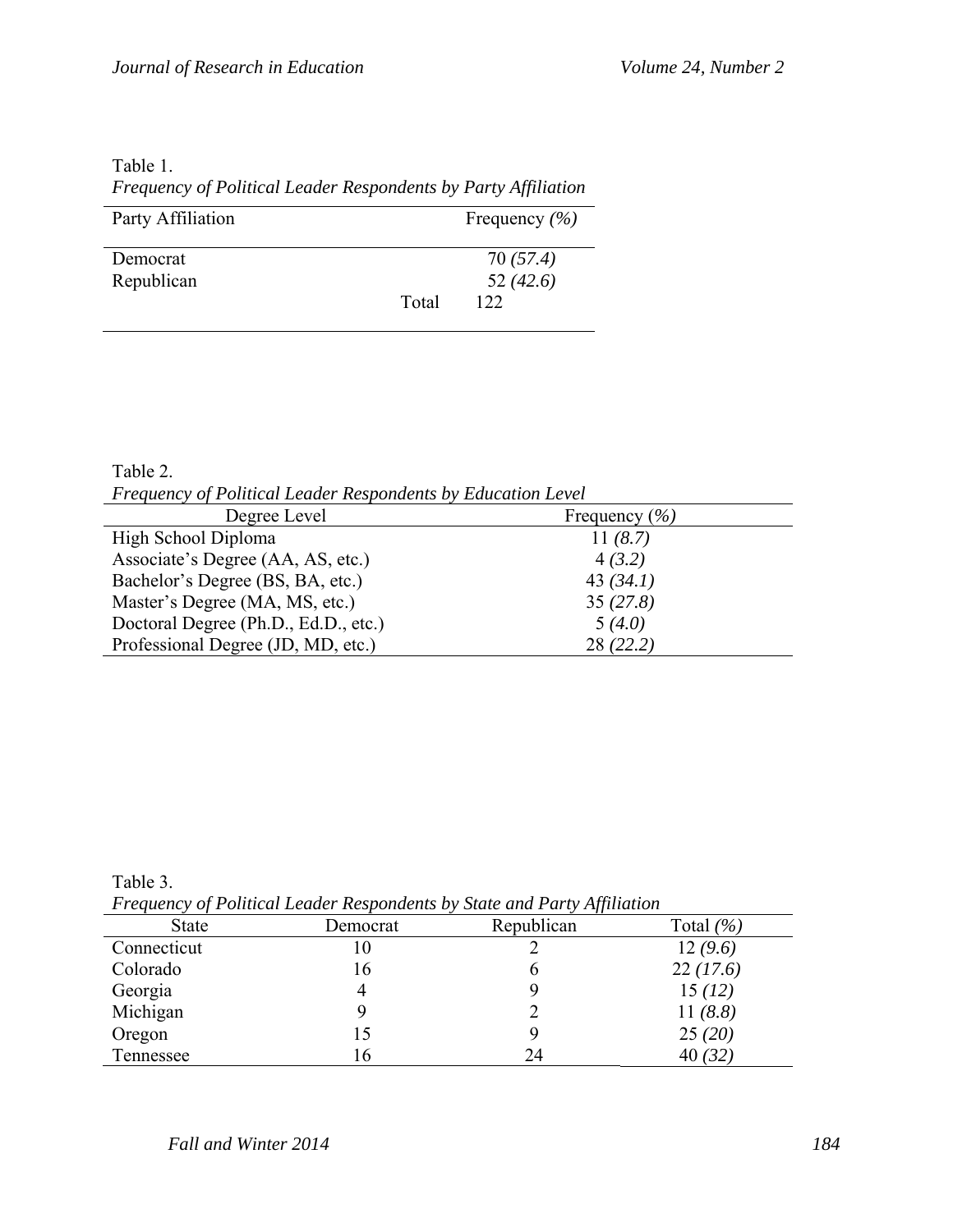#### Table 4.

| Accountability Policy                                                                 |                                                    |      |      |      |              |       |
|---------------------------------------------------------------------------------------|----------------------------------------------------|------|------|------|--------------|-------|
|                                                                                       | Republican<br>Democrat<br>$(n = 70)$<br>$(n = 52)$ |      |      | 2    | Significance |       |
|                                                                                       | M                                                  | SD.  | М    | SD   |              | Level |
| <b>Institution Achieves</b><br><b>Established Goals</b>                               | 3.43                                               | .714 | 3.50 | .828 | 5.32         | .150  |
| <b>Institution Demonstrates</b><br><b>Fiscal and Management</b><br>Integrity          | 3.47                                               | .696 | 3.48 | .828 | 3.90         | .272  |
| Institution is Responsive<br>in Achieving State Goals                                 | 3.10                                               | .705 | 3.10 | .934 | 7.57         | .056  |
| <b>Institution Offers Public</b><br>Evidence on Educational<br>and Fiscal Performance | 3.46                                               | .755 | 3.47 | .864 | .89          | .828  |

*Descriptive Statistics of Political Leader Participants by Party Affiliation on Goals of*  <sub>ntability</sub> p<sub>olic</sub>

*Note: Responses were averaged on a 4-point likert scale from 1 = Not Appropriate, 2 = Somewhat Appropriate, 3 = Moderately Appropriate, and 4 = Highly Appropriate.* 

Table 5.

*Preferred Instruments of Accountability*  Democrat  $(n = 70)$  M *SD* Republican  $(n = 52)$  M *SD* <sup>2</sup> Significance Level Institution Accreditation 3.14 .804 2.92 1.02 6.12 .106

Major Field Accreditation 3.24 .711 3.10 .955 4.78 .189

6

*Descriptive Statistics of Political Leader Participants by Party Affiliation on the* 

| <b>Financial Audit Reports</b>                                                          |  | 3.20 .754 | 2.88 | - 878 | 4.64 | .200 |
|-----------------------------------------------------------------------------------------|--|-----------|------|-------|------|------|
| Ratings & Rankings such $2.57$ .910 2.42                                                |  |           |      | .936  | 2 36 | .501 |
| as U.S. News & World                                                                    |  |           |      |       |      |      |
| Report                                                                                  |  |           |      |       |      |      |
| Note: Responses were averaged on a 4-point likert scale from $1 = Not$ Effective, $2 =$ |  |           |      |       |      |      |

*Somewhat Effective, 3 = Moderately Effective, and 4 = Highly Effective.*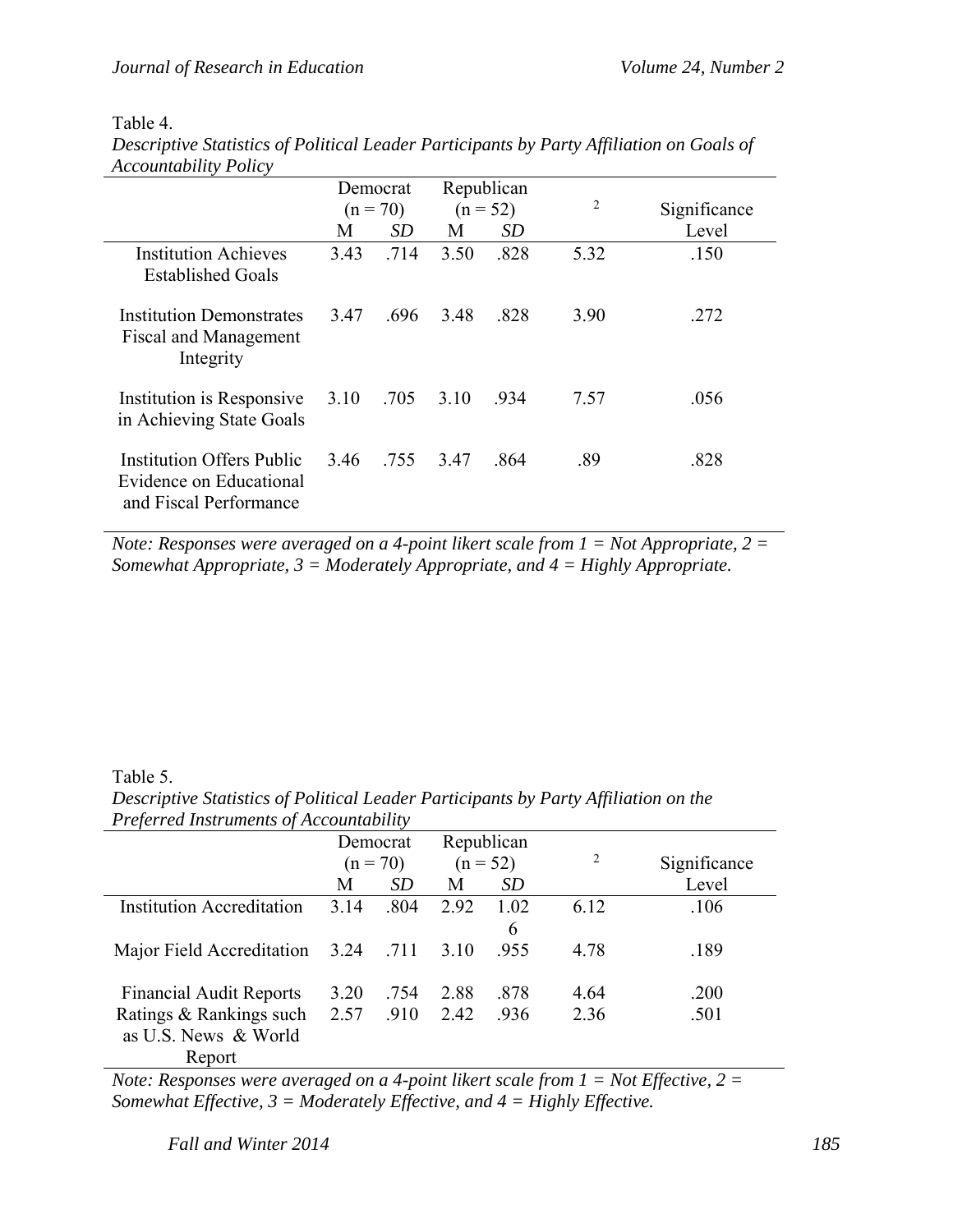| Perception of Higher Education Purpose                               |      |                        |            |           |       |       |                |              |
|----------------------------------------------------------------------|------|------------------------|------------|-----------|-------|-------|----------------|--------------|
|                                                                      |      | Republican<br>Democrat |            |           |       |       |                |              |
|                                                                      |      | $(n = 70)$             | $(n = 52)$ |           |       |       | $\overline{2}$ | Significance |
|                                                                      | M    | <b>SD</b>              | M          | <b>SD</b> |       | Level |                |              |
| To Contribute to<br>Economic/Workforce<br>Development                | 3.66 | .535                   | 3.56       | .639      | 1.54  | .464  |                |              |
| To Encourage Student<br>Discovery of Talents,<br>Interests, & Values | 3.64 | .566                   | 3.33       | .810      | 8.49  | .014  |                |              |
| To Engage in Unimpeded<br>Search for Truth                           | 3.56 | .673                   | 3.15       | .777      | 13.86 | .003  |                |              |
| To Serve as Forum for<br>Study and Debate of<br>Public Policy        | 3.31 | .772                   | 2.83       | .857      | 13.62 | .003  |                |              |
| To Serve as Depository<br>of Cultural History and<br>Heritage        | 3.24 | .751                   | 2.58       | .801      | 19.81 | .000  |                |              |
| To Build and Sustain<br>Democracy                                    | 3.26 | .879                   | 3.00       | .970      | 2.38  | .497  |                |              |

| Descriptive Statistics of Political Leader Participants by Party Affiliation on the |  |
|-------------------------------------------------------------------------------------|--|
| Perception of Higher Education Purpose                                              |  |

*Note: Responses were averaged on a 4-point likert scale from 1 = Not Important, 2 = Somewhat Important, 3 = Moderately Important, and 4 = Highly Important.*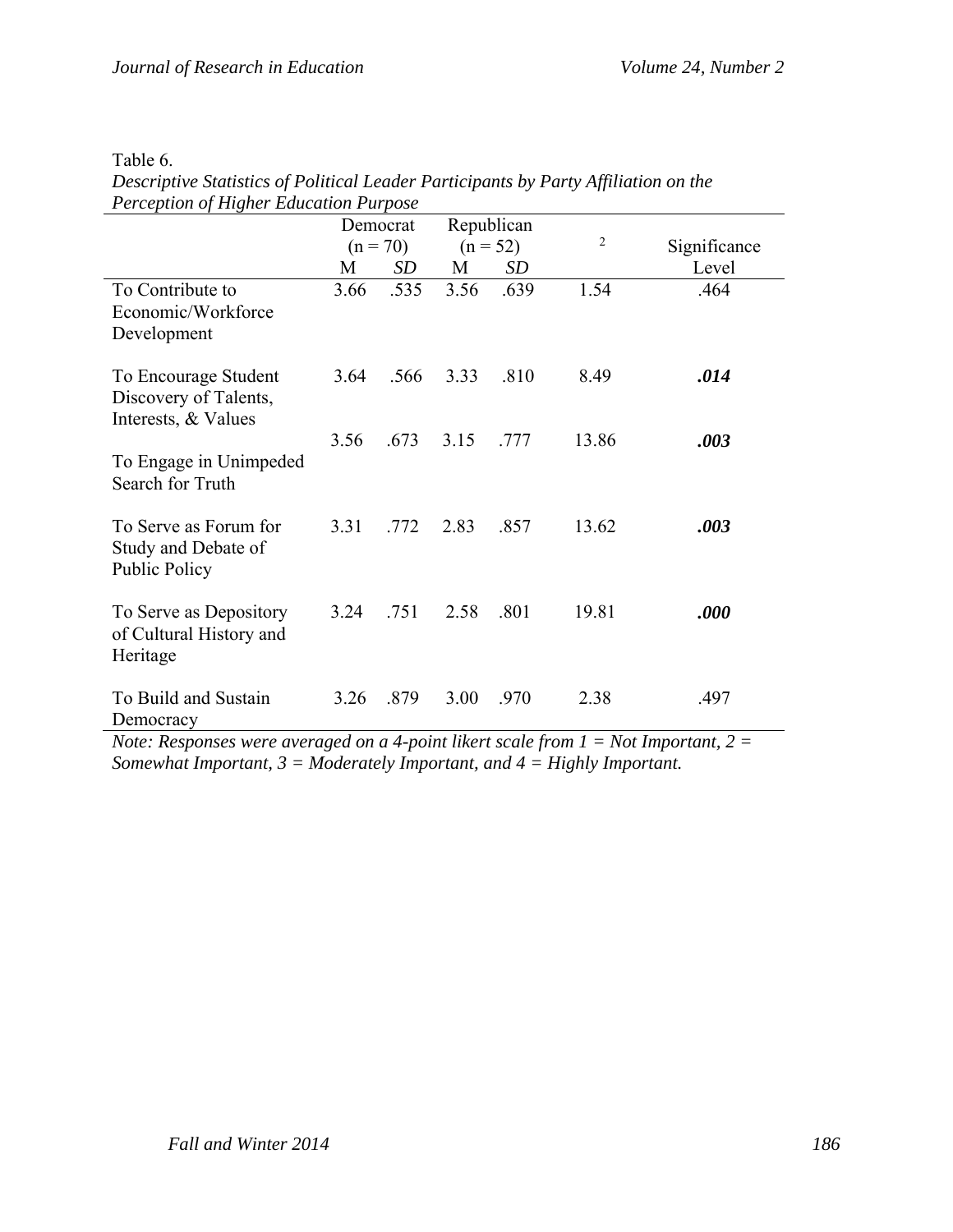# Table 7.

| T Tiority of Institutional Accountability to Selected Stakeholder Groups |      |            |            |            |       |              |  |  |
|--------------------------------------------------------------------------|------|------------|------------|------------|-------|--------------|--|--|
|                                                                          |      | Democrat   | Republican |            |       |              |  |  |
|                                                                          |      | $(n = 70)$ |            | $(n = 52)$ | 2     | Significance |  |  |
|                                                                          | M    | <b>SD</b>  | M          | SD         |       | Level        |  |  |
| Alumni                                                                   | 2.93 | .804       | 2.67       | .810       | 2.98  | .394         |  |  |
| Business/Civic Leaders                                                   | 3.04 | .751       | 2.81       | .817       | 3.05  | .83          |  |  |
| Citizens/Taxpayers                                                       | 3.54 | .630       | 3.42       | .801       | 5.24  | .073         |  |  |
| Donors                                                                   | 2.93 | .729       | 2.94       | .938       | 6.84  | .077         |  |  |
|                                                                          |      |            |            |            |       |              |  |  |
| <b>Federal Government</b>                                                | 2.86 | .787       | 2.38       | 1.013      | 14.38 | .002         |  |  |
|                                                                          |      |            |            |            |       |              |  |  |
| <b>State Government</b>                                                  | 3.34 | .634       | 3.27       | .795       | 3.62  | .305         |  |  |
|                                                                          |      |            |            |            |       |              |  |  |
| <b>Local Government</b>                                                  | 2.77 | .871       | 2.37       | .864       | 7.83  | .050         |  |  |
| Parents                                                                  | 3.47 | .812       | 3.52       | .671       | 1.93  | .588         |  |  |
| <b>Students</b>                                                          | 3.84 | .439       | 3.87       | .397       | .12   | .944         |  |  |

*Descriptive Statistics of Political Leader Participants by Party Affiliation on the Priority of Institutional Accountability to Selected Stakeholder Groups* 

*Note: Responses were averaged on a 4-point likert scale from 1 = Not Responsible, 2 = Somewhat Responsible, 3 = Moderately Responsible, and 4 = Highly Responsible.*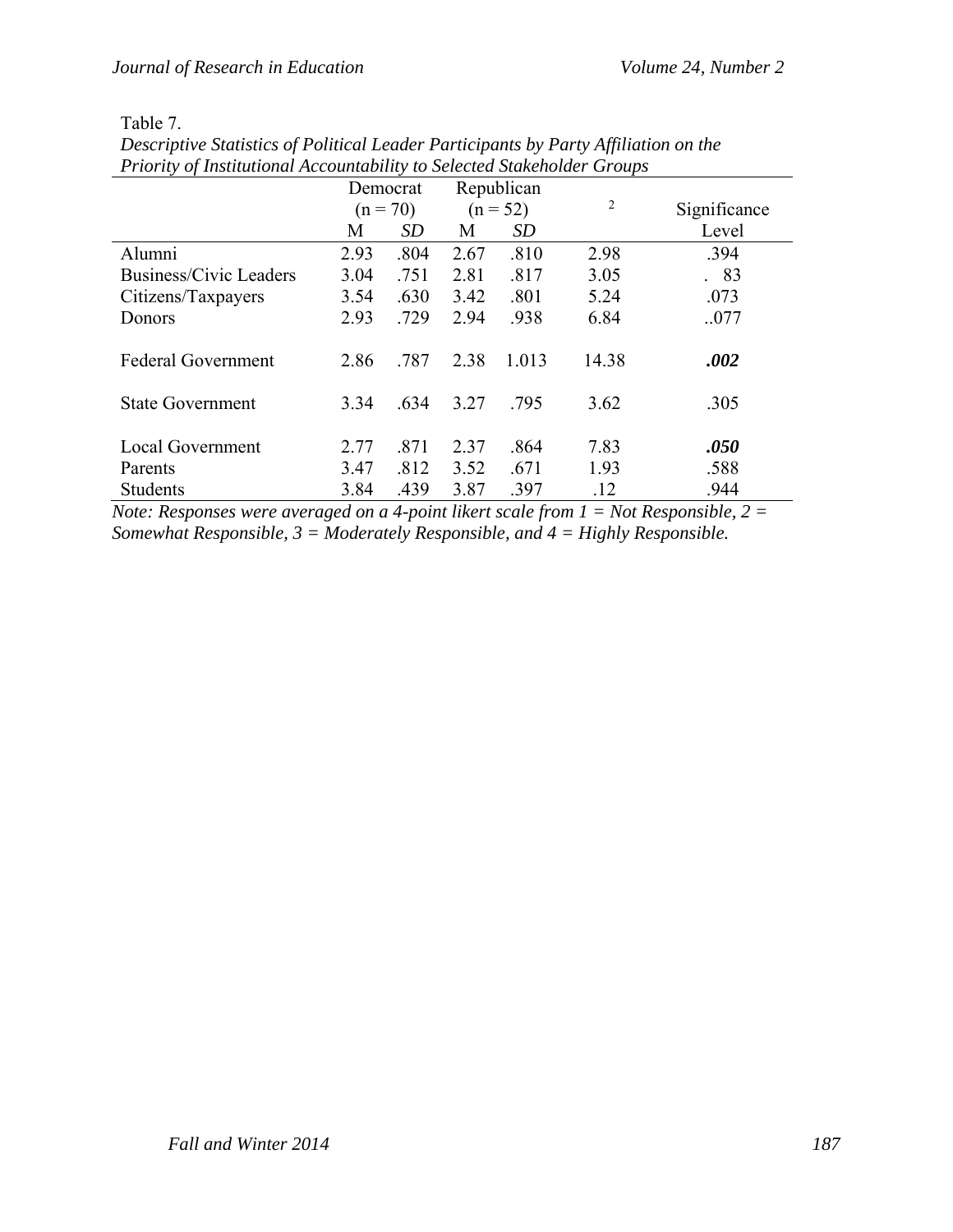| <b>Table</b> | Ω |
|--------------|---|
|--------------|---|

| <i>lowara ine Preseni Sialus of Accountability Efforts</i>                                                                                | Republican<br>Democrat |            |      |            |       |              |
|-------------------------------------------------------------------------------------------------------------------------------------------|------------------------|------------|------|------------|-------|--------------|
|                                                                                                                                           |                        | $(n = 70)$ |      | $(n = 52)$ | 2     | Significance |
|                                                                                                                                           | M                      | <i>SD</i>  | M    | <i>SD</i>  |       | Level        |
| <b>Accountability Data</b><br>Submitted by Institutions<br>Can Be Trusted                                                                 | 2.77                   | .487       | 2.52 | .671       | 9.10  | .028         |
| Independent Financial $\&$<br>Audit Reports are More<br>Valuable than<br><b>Accreditation Reports</b>                                     | 3.03                   | .659       | 3.27 | .689       | 6.59  | .086         |
| <b>Institutions Will Use</b><br>Cosmetic and Adaptive<br>Responses to Avoid<br><b>Disclosing Unflattering</b><br>Information              | 2.76                   | .576       | 3.27 | .689       | 23.99 | .000         |
| Accountability<br>Information is More<br>Valuable When<br>Developed by an<br><b>Independent Evaluation</b><br>than by a Board/Institution | 3.03                   | .659       | 3.27 | .630       | 4.33  | .228         |
| A Periodic Public Poll<br>Should be Administered to<br>Gauge Public Confidence<br>in Higher Education                                     | 2.46                   | .716       | 2.40 | .799       | 1.46  | .692         |
| Isolated Instances of<br><b>Integrity Violations</b><br><b>Overshadow Good</b><br>Reports of Academic and<br>Fiscal Stewardship           | 3.30                   | .574       | 3.06 | .608       | .12   | .994         |

*Descriptive Statistics of Political Leader Participants by Party Affiliation on Attitudes toward the Present Status of Accountability Efforts* 

*Note: Responses were averaged on a 4-point likert scale from 1 = Strongly Disagree, 2 = Disagree, 3 = Agree, and 4 = Strongly Agree.*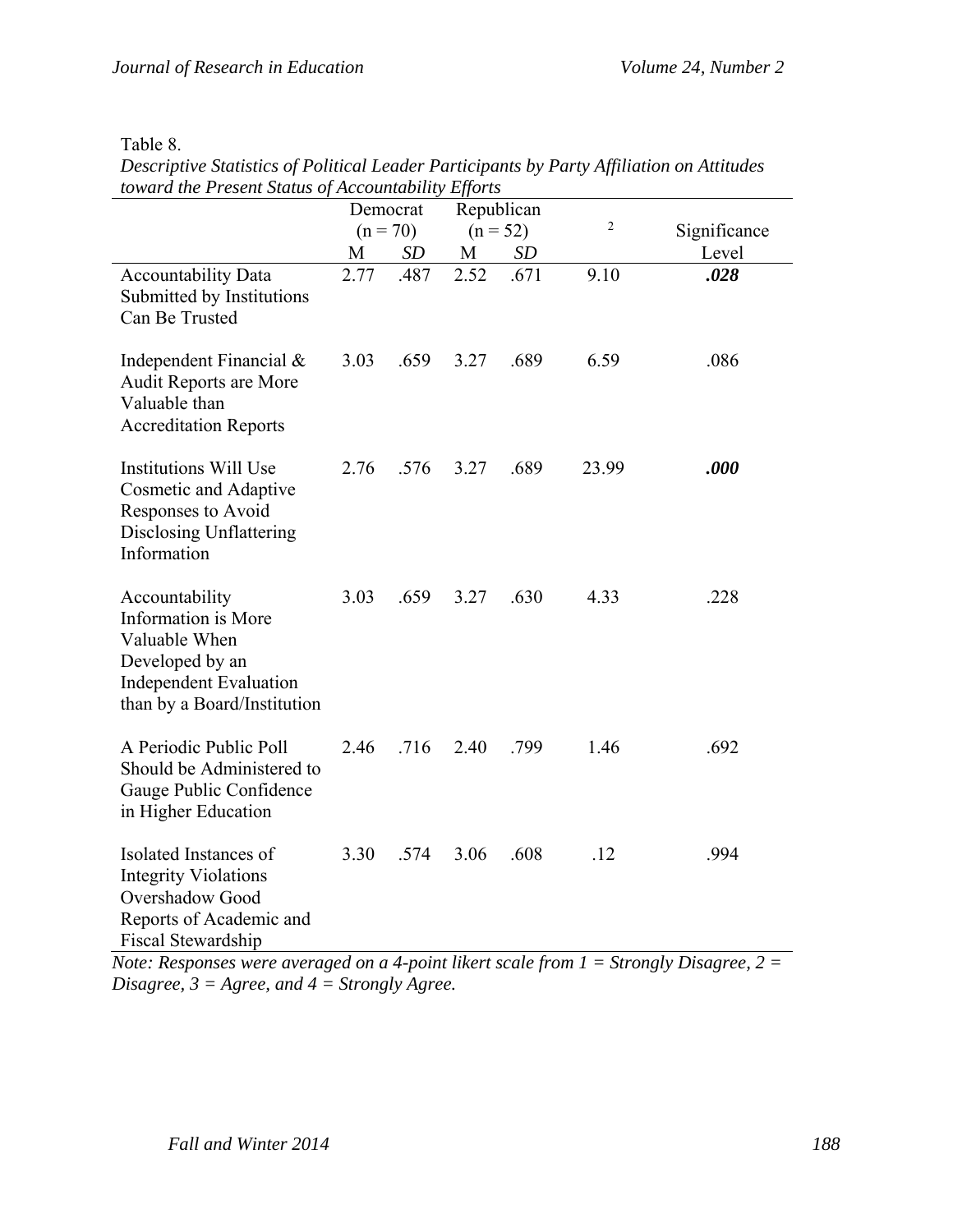| Desirability of Accountability Indicators – Enrollment Indicators    |      |            |      |            |       |              |  |  |
|----------------------------------------------------------------------|------|------------|------|------------|-------|--------------|--|--|
|                                                                      |      | Democrat   |      | Republican |       |              |  |  |
|                                                                      |      | $(n = 70)$ |      | $(n = 52)$ | 2     | Significance |  |  |
|                                                                      | М    | <i>SD</i>  | M    | <i>SD</i>  |       | Level        |  |  |
| Student Enrollment<br>Trends by Gender,<br>Ethnicity, etc.           | 2.84 | .862       | 2.31 | .940       | 10.91 | .012         |  |  |
| <b>Student Entering</b><br>Academic Ability<br>(SAT/ACT score, etc.) | 299  | .648       | 3 29 | -848       | 17 19 | .001         |  |  |
| Student Retention/<br><b>Graduation Rates</b>                        | 3.80 | .469       | 3.69 | .506       | 3.05  | .217         |  |  |

*Descriptive Statistics of Political Leader Participants by Party Affiliation on the Desirability of Accountability Indicators – Enrollment Indicators*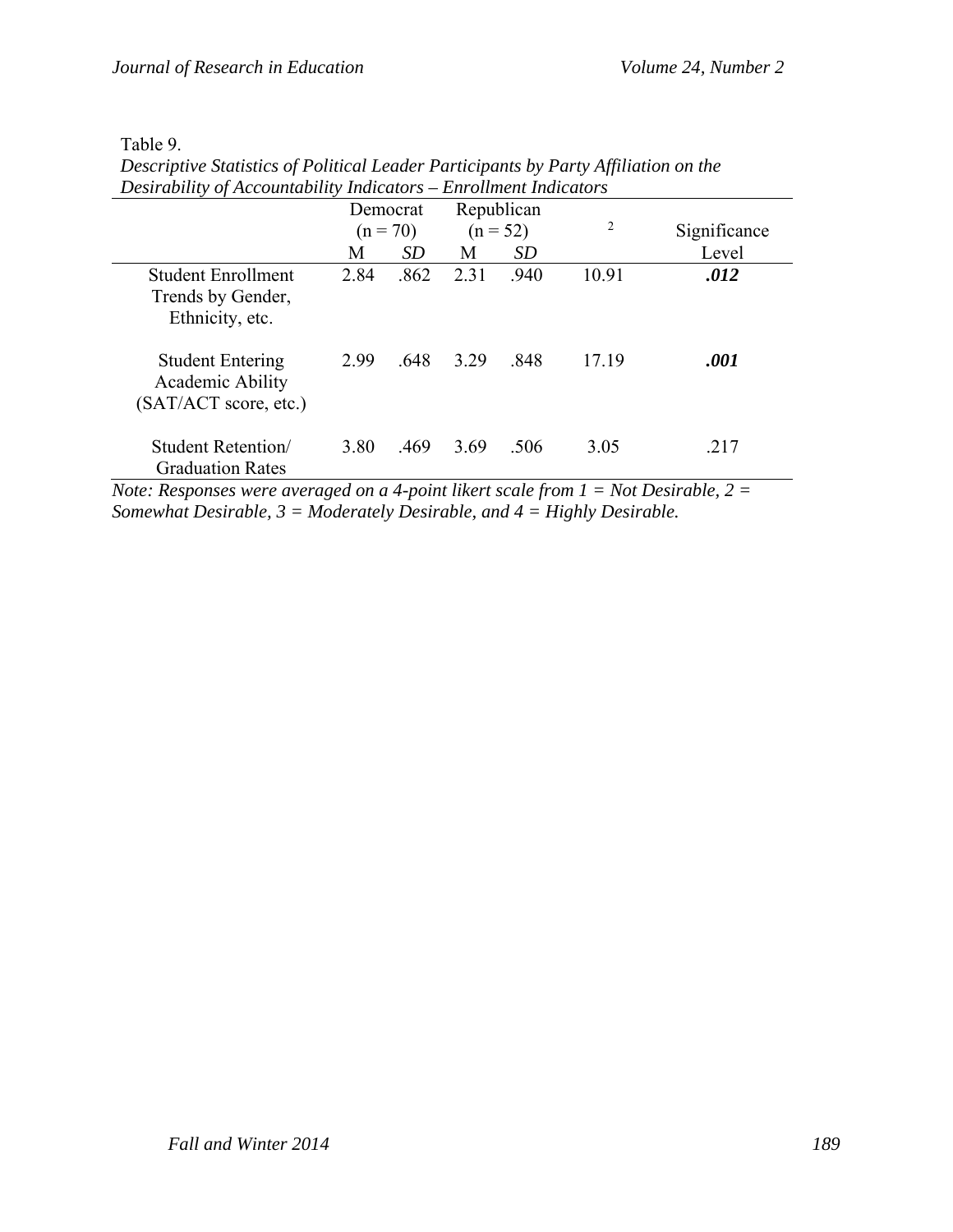Table 10.

*Descriptive Statistics of Political Leader Participants by Party Affiliation on the Desirability of Accountability Indicators – Student Learning Outcome Indicators* 

|                                                                      | Democrat<br>$(n = 70)$ |           | Republican<br>$(n = 52)$ |      | $\overline{2}$ | Significance |
|----------------------------------------------------------------------|------------------------|-----------|--------------------------|------|----------------|--------------|
|                                                                      | M                      | <b>SD</b> | M                        | SD   |                | Level        |
| Knowledge and<br>Appreciation of Other<br>Cultures                   | 3.39                   | .728      | 2.27                     | .819 | 45.81          | .000         |
| Knowledge in a Specific<br>or Major Field                            | 3.66                   | .535      | 3.73                     | .490 | .62            | .733         |
| Knowledge of Democratic<br>Culture & Heritage                        | 3.20                   | .791      | 3.00                     | .950 | 3.54           | .316         |
| Knowledge of Modes of<br>Thought Associated with<br>Pursuit of Truth | 3.27                   | .741      | 2.75                     | .813 | 12.55          | .006         |
| Knowledge of Religious<br>and Ethical Thought                        | 2.83                   | .816      | 2.52                     | .918 | 4.73           | .193         |
| Proficiency in Artistic and<br>Aesthetic Expression                  | 2.77                   | .745      | 2.33                     | .810 | 11.72          | .008         |
| Proficiency in Analytical<br>and Critical Thinking                   | 3.77                   | .516      | 3.77                     | .469 | .98            | .613         |
| Performance on Exit<br>and/or Professional<br>Licensure Exams        | 3.20                   | .773      | 3.37                     | .658 | 2.18           | .535         |
| Proficiency in<br>Interpersonal Skills and<br>Social Interactions    | 3.33                   | .675      | 3.10                     | .748 | 3.49           | .175         |
| Proficiency in Oral and<br><b>Written Communication</b>              | 3.73                   | .509      | 3.75                     | .437 | 1.65           | .437         |
| Proficiency in Foreign<br>Language                                   | 2.91                   | .717      | 2.79                     | .800 | 4.41           | .221         |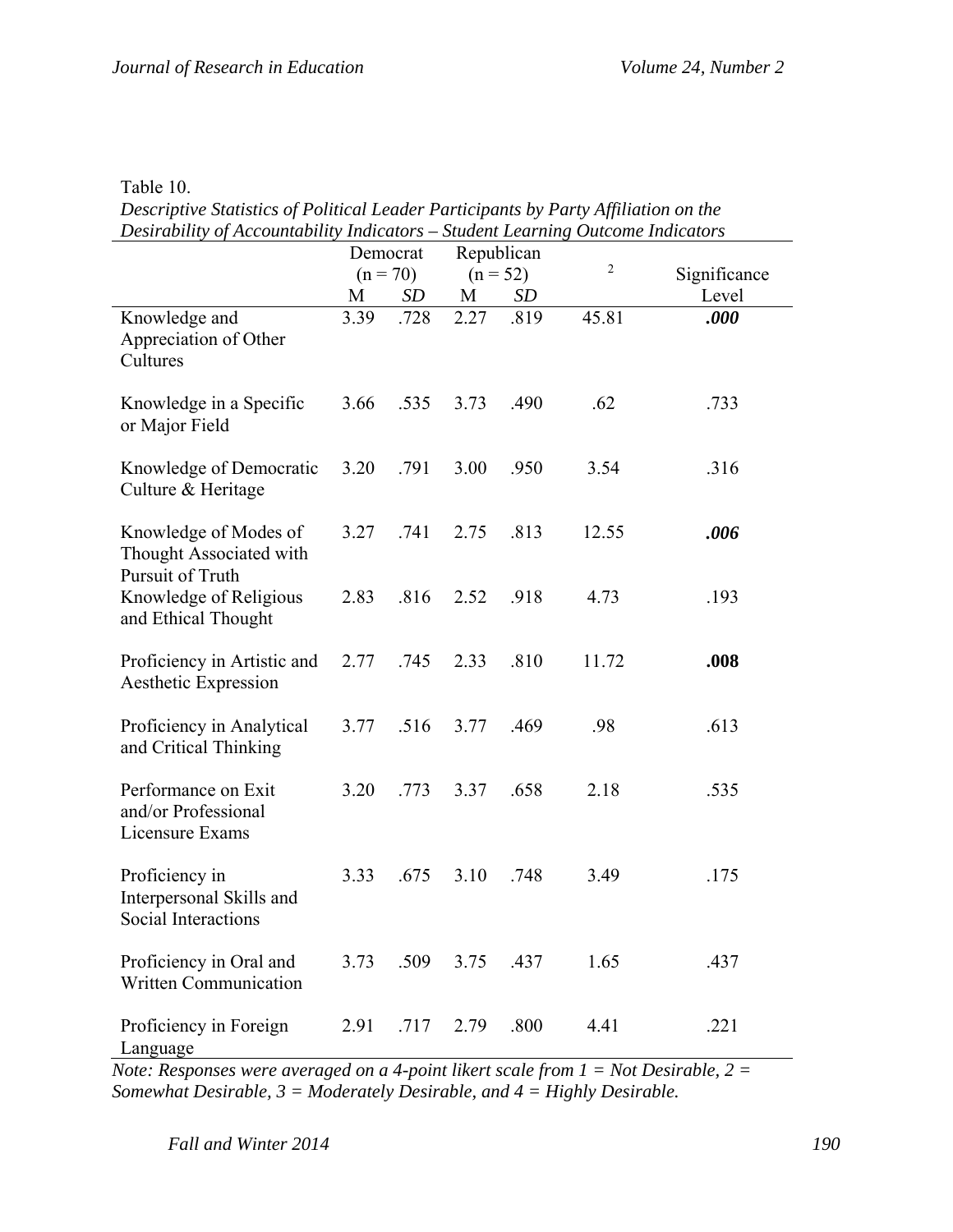|  | Table 1 |  |  |
|--|---------|--|--|
|--|---------|--|--|

| Desirability of Accountability Indicators – Constituent Satisfaction Indicators      |                        |           |                          |      |                |              |  |  |
|--------------------------------------------------------------------------------------|------------------------|-----------|--------------------------|------|----------------|--------------|--|--|
|                                                                                      | Democrat<br>$(n = 70)$ |           | Republican<br>$(n = 52)$ |      |                |              |  |  |
|                                                                                      |                        |           |                          |      | $\overline{2}$ | Significance |  |  |
|                                                                                      | M                      | <i>SD</i> | M                        | SD   |                | Level        |  |  |
| <b>Enrolled Student</b>                                                              | 3.43                   | .734      | 3.27                     | .689 | 4.70           | .195         |  |  |
| Satisfaction                                                                         |                        |           |                          |      |                |              |  |  |
| Alumni Satisfaction                                                                  | 3.07                   | .767      | 2.87                     | .817 | 2.84           | .417         |  |  |
| <b>Employer Satisfaction</b>                                                         | 3.49                   | .654      | 3.50                     | .672 | 2.41           | .492         |  |  |
| <b>Faculty/Staff Satisfaction</b>                                                    | 3.30                   | .709      | 2.81                     | .715 | 16.70          | .001         |  |  |
| Community/Civic Leader<br>Satisfaction                                               | 3.27                   | .658      | 2.81                     | .715 | 13.95          | .003         |  |  |
| <b>Parent Satisfaction</b>                                                           | 3.36                   | .703      | 3.35                     | .738 | .13            | .988         |  |  |
| Note: Responses were averaged on a 4-point likert scale from $I -$ Not Desirable 2 – |                        |           |                          |      |                |              |  |  |

*Descriptive Statistics of Political Leader Participants by Party Affiliation on the Desirability of Accountability Indicators – Constituent Satisfaction Indicators* 

*Note: Responses were averaged on a 4-point likert scale from*  $1 = Not$  *Desirable, 2 Somewhat Desirable, 3 = Moderately Desirable, and 4 = Highly Desirable.*

Table 12.

| Descriptive Statistics of Political Leader Participants by Party Affiliation on the |
|-------------------------------------------------------------------------------------|
| Desirability of Accountability Indicators $-$ Faculty Indicators                    |

|                                                        | Democrat<br>$(n = 70)$ |      | Republican<br>$(n = 52)$ |      | $\overline{2}$ | Significance |
|--------------------------------------------------------|------------------------|------|--------------------------|------|----------------|--------------|
|                                                        | M                      | SD   | M                        | SD   |                | Level        |
| <b>Faculty Degree</b><br>Credentials                   | 3.41                   | .577 | 3.10                     | .748 | 8.18           | .042         |
| <b>Faculty Publication</b><br>Record                   | 2.74                   | .695 | 2.27                     | .630 | 14.25          | .003         |
| <b>Faculty Teaching</b><br>Performance Records         | 3.77                   | .487 | 3.67                     | .617 | 2.71           | .538         |
| Faculty<br>Community/Professional<br>Service Record    | 2.93                   | .709 | 2.54                     | .753 | 8.29           | .040         |
| <b>Faculty Salary Compared</b><br>to Peer Institutions | 3.00                   | .742 | 2.38                     | .820 | 17.41          | .001         |